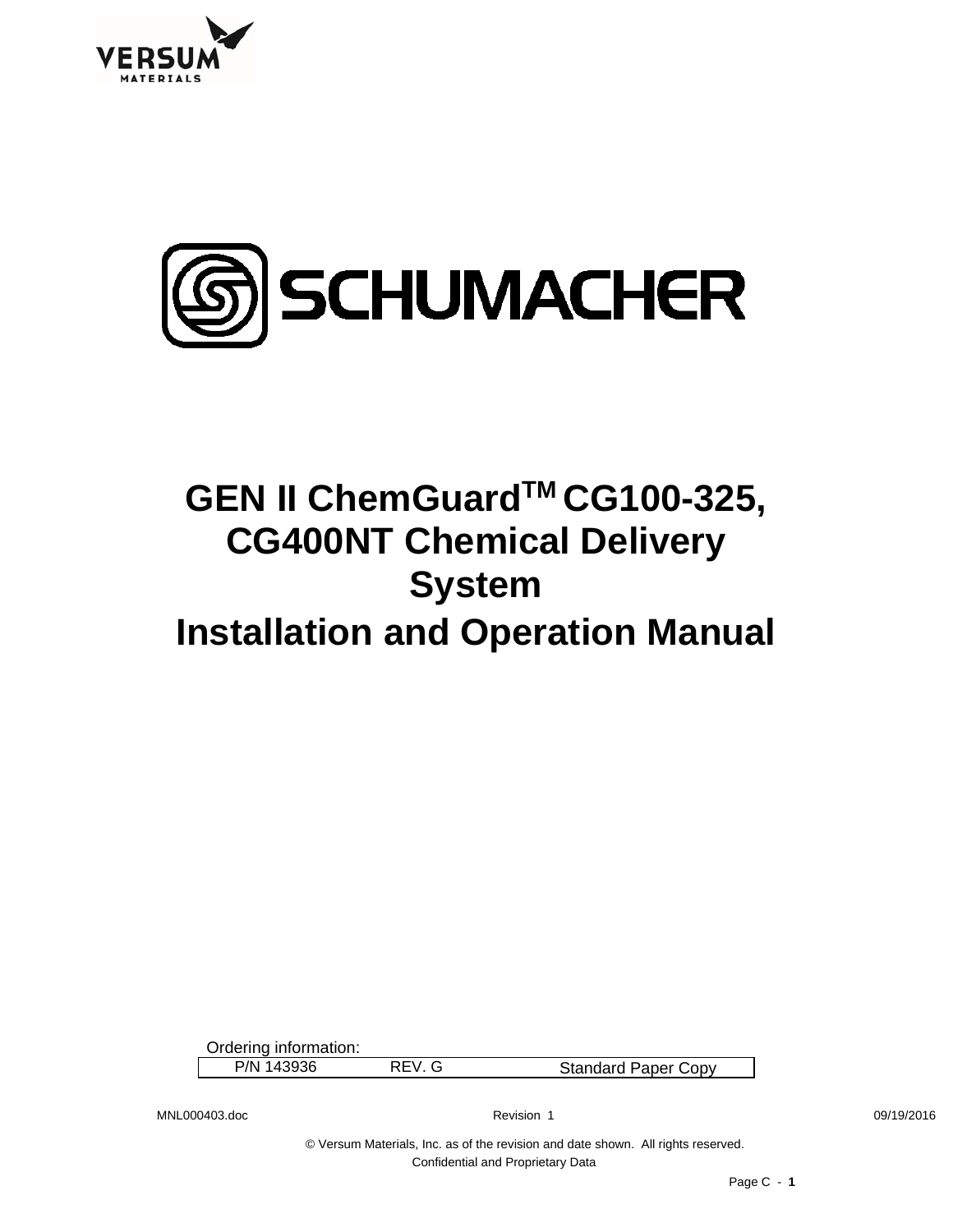

The information and data contained herein are proprietary to Versum Materials, Inc. and are not to be copied, reproduced, duplicated, or disclosed to others, in whole or in part, without prior written consent of Versum Materials, Inc. The information and data should be available only to those with a need to know. Versum Materials, Inc. makes no representation that the information and data is appropriate for the recipient, and each recipient needs to independently evaluate the appropriateness of the information and data for its use.

This Installation and Operation Manual is subject to change without notification. For current technical information please call Product Support at (800) 545-9242 from continental U.S., or write Versum Materials, Inc., 7201 Hamilton Blvd, Allentown, PA 18195, attention: Product Support.

2006 -- 2015 Versum Materials, Inc. All rights reserved

Printed in the U.S.A.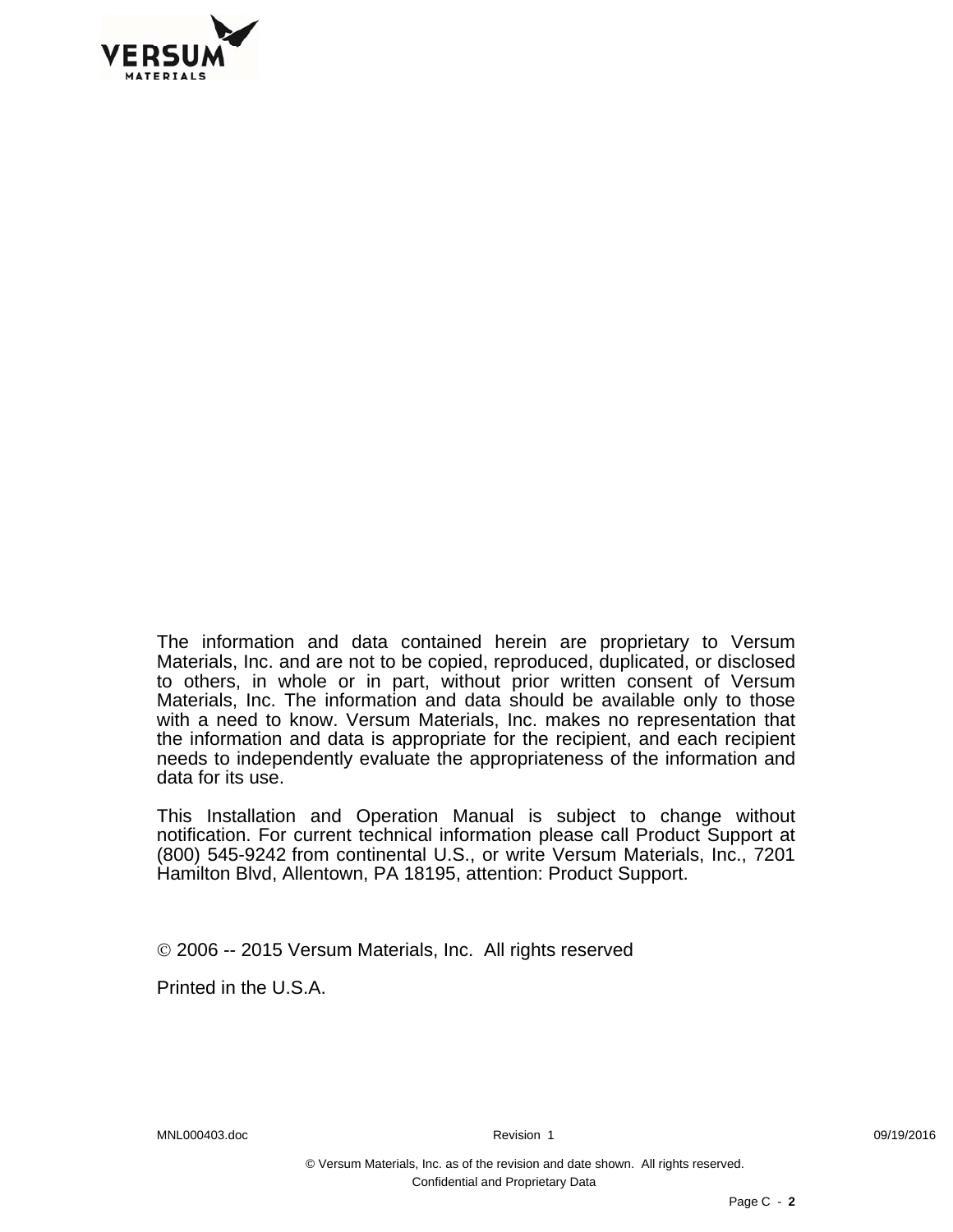

MNL000403.doc Revision 1 09/19/2016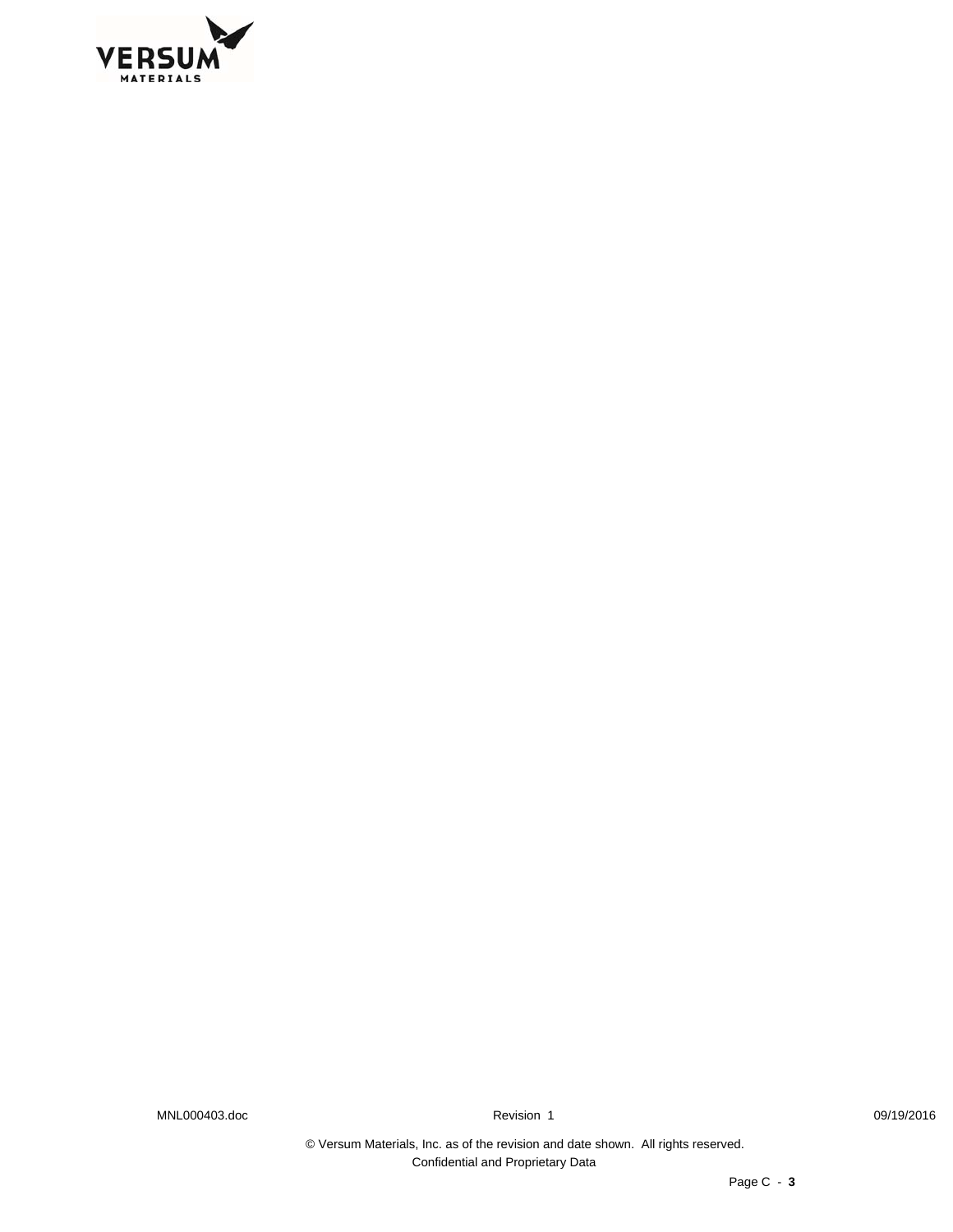

### WARRANTY

Versum Materials, Inc. (hereinafter referred to as "Versum Materials, Inc.") warrants that:

(A) Each new Versum Materials, Inc. GEN IIB ChemGuardTM Chemical Delivery System is free from defects in material and workmanship under normal use and service for a period of one year from the date of delivery by Versum Materials, Inc. to the first purchaser.

(B) Each new accessory is free from defects in material and workmanship under normal use and service for a period of one (1) year from the date of delivery by Versum Materials, Inc. to the first purchaser.

If any product requires service during the applicable warranty period, the purchaser should communicate directly with Versum Materials, Inc. to determine appropriate repair. Repair or replacement will be carried out at Versum Materials, Inc. expense subject to the terms of this warranty. It is the responsibility of the customer to perform routine maintenance and periodic calibration.

This warranty is expressly conditioned on compliance with Versum Materials, Inc. operating instructions and the use of the equipment only for authorized chemicals. Operation of the equipment other than as set forth in Versum Materials, Inc. operating instructions or the use of the equipment for unauthorized chemicals shall void all of Versum Materials, Inc. warranties hereunder.

In no event shall Versum Materials, Inc. be liable for any incidental, indirect or consequential damages in connection with the purchase or use of any Versum Materials, Inc. equipment. This warranty shall not apply to, and Versum Materials, Inc. shall not be responsible for, any loss arising in connection with the purchase or use of any Versum Materials, Inc. equipment which has been repaired by anyone other than an authorized Versum Materials, Inc. service representative or altered in any way so as, in Versum Materials, Inc. judgment, to affect its stability or reliability, or which has been subject to misuse or negligence or accident, or which has the unit or lot number altered, effaced or removed, or which has been used otherwise than in accordance with the instructions furnished by Versum Materials, Inc..

This warranty is in lieu of all other warranties, express or implied, and all other obligations or liabilities on Versum Materials, Inc. part, and Versum Materials, Inc. neither assumes nor authorizes any representative or other person to assume for it any other liability in connection with the sale of Versum Materials, Inc. equipment.

## **VERSUM MATERIALS, INC. DISCLAIMS ALL OTHER WARRANTIES, EXPRESS OR IMPLIED, INCLUDING ANY WARRANTY OF MERCHANTABILITY OR OF FITNESS FOR A PARTICULAR PURPOSE OR APPLICATION.**

Corporate address:

 Versum Materials, Inc. 1919 Vultee Street Allentown, PA 18195-1501, U.S.A.

## **Revision Control Summary**

MNL000403.doc Revision 1 09/19/2016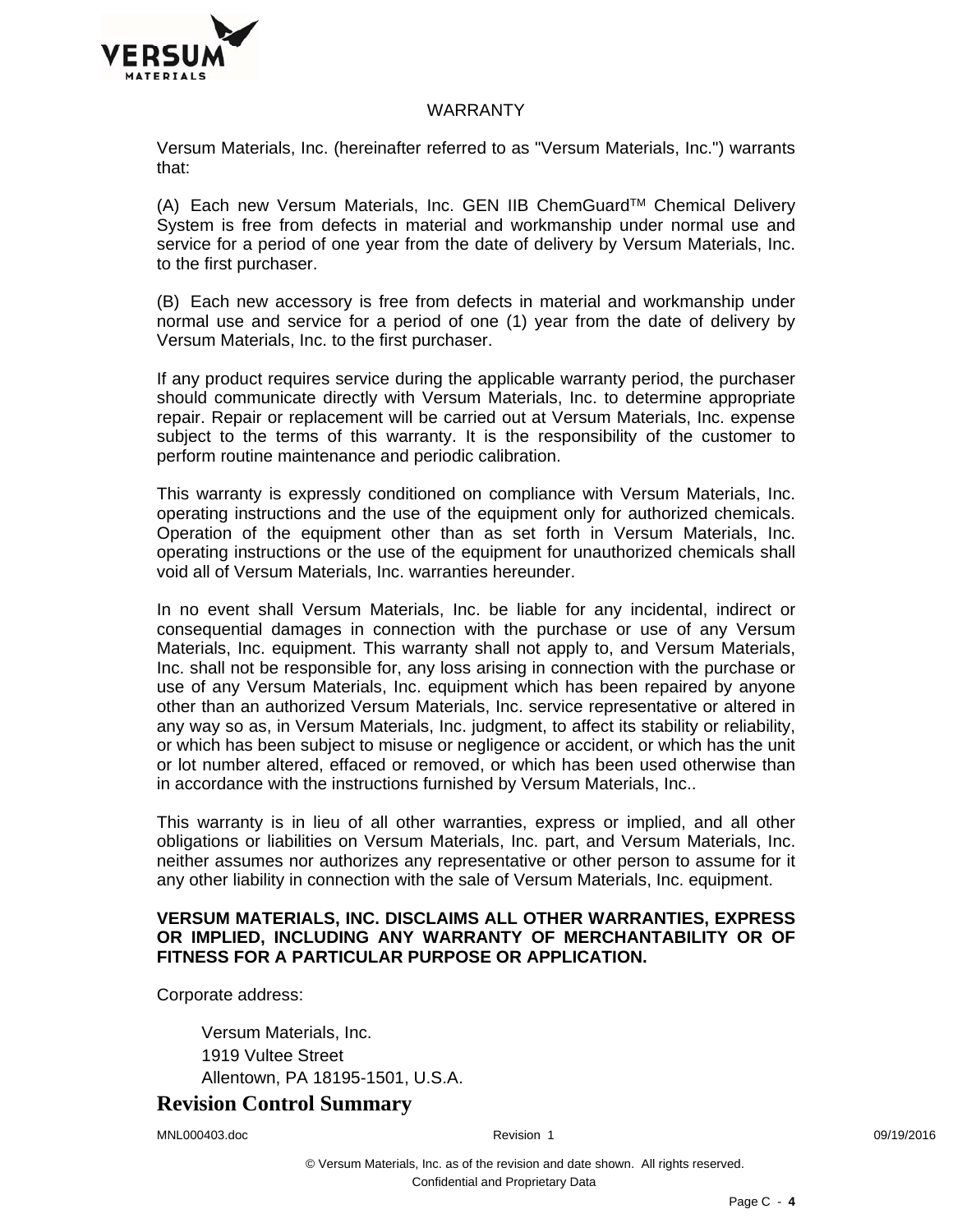

| <b>Chapter</b>                                                                       | <b>Revision</b> | <b>Date</b>    | <b>File Name</b> |
|--------------------------------------------------------------------------------------|-----------------|----------------|------------------|
| <b>Introduction</b>                                                                  | $Rev-1$         | September 2016 | MNL000404.doc    |
| <b>Chapter 1-Delivery and Inspection</b>                                             | $Rev-1$         | September 2016 | MNL000405.doc    |
| • Updated company name and logo.                                                     |                 |                |                  |
| <b>Chapter 2 – Site Preparation</b><br>• Updated company name and logo.              | $Rev-1$         | September 2016 | MNL000406.doc    |
|                                                                                      |                 |                |                  |
| <b>Chapter 3 – Installation</b><br>• Updated company name and logo.                  | $Rev-1$         | September 2016 | MNL000407.doc    |
|                                                                                      |                 |                |                  |
| <b>Chapter 4 – Changing Reservoir Containers</b><br>• Updated company name and logo. | $Rev-1$         | September 2016 | MNL000408.doc    |
| <b>Chapter 5 – ChemGuard Features and Components</b>                                 |                 |                |                  |
| • Updated company name and logo.                                                     | $Rev-1$         | September 2016 | MNL000409.doc    |
| <b>Chapter 6 – System Operation</b>                                                  |                 |                |                  |
| • Updated company name and logo.                                                     | $Rev-1$         | September 2016 | MNL000410.doc    |
| <b>Chapter 7 – Maintenance &amp; Calibration Procedures</b>                          |                 |                |                  |
| • Updated company name and logo.                                                     | $Rev-1$         | September 2016 | MNL000411.doc    |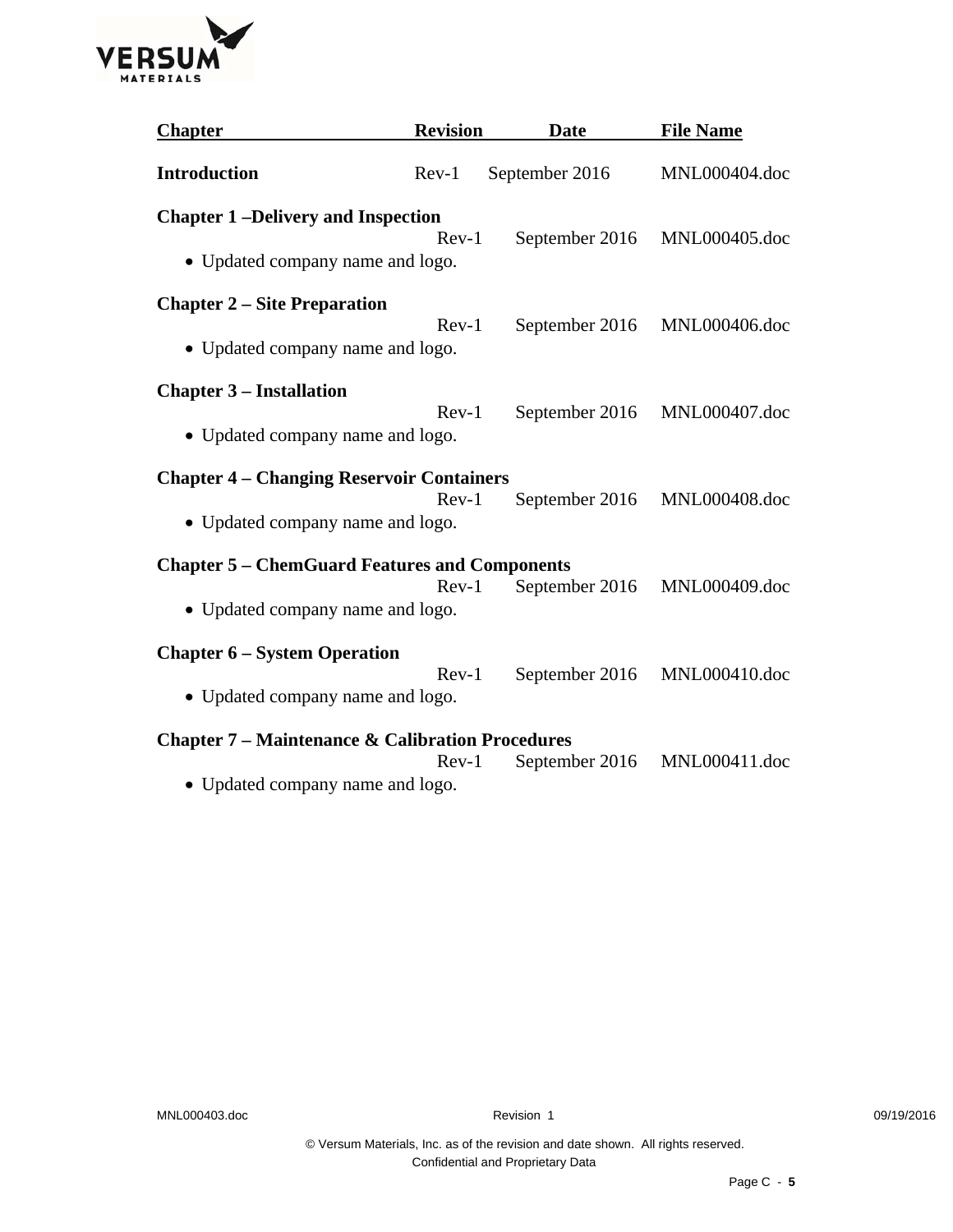

| <b>Addendum B – Gas Filter Setup</b>                                                                  | $Rev-1$ | September 2016 | MNL000108.doc                |  |
|-------------------------------------------------------------------------------------------------------|---------|----------------|------------------------------|--|
| • Updated company name and logo.                                                                      |         |                |                              |  |
| <b>Addendum Y - UVIR Detector</b>                                                                     | $Rev-5$ | September 2016 | MNL000114.doc                |  |
| • Updated company name and logo.                                                                      |         |                |                              |  |
| <b>Addendum Z - USB Barcode</b>                                                                       |         |                |                              |  |
| • Updated company name and logo.                                                                      | $Rev-2$ | September 2016 | MNL000001.doc                |  |
| <b>Appendix A – Standard Degasser Test Procedure</b>                                                  | $Rev-1$ | September 2016 | MNL000412.doc                |  |
| • Updated company name and logo.                                                                      |         |                |                              |  |
| <b>Appendix B – Network Setup ChemGuard</b>                                                           | $Rev-1$ | September 2016 | MNL000109.doc                |  |
| • Updated company name and logo.                                                                      |         |                |                              |  |
| <b>Appendix C – Spare Parts Lists</b>                                                                 | $Rev-1$ | September 2016 | MNL000413.doc                |  |
| • Updated company name and logo.                                                                      |         |                |                              |  |
| <b>Appendix D – Facilities Preparation Checklist</b>                                                  | $Rev-1$ | September 2016 | MNL000110.doc                |  |
| • Updated company name and logo.                                                                      |         |                |                              |  |
| Appendix E – Versum Materials, Inc. GasGuard OPC Server<br>$Rev-1$<br>September 2016<br>MNL000111.doc |         |                |                              |  |
| • Updated company name and logo.                                                                      |         |                |                              |  |
| <b>Appendix F – Gas Sensor Modules</b>                                                                | $Rev-1$ |                | September 2016 MNL000112.doc |  |
| • Updated company name and logo.                                                                      |         |                |                              |  |
| Appendix G - Multi-Spectrum Digital, Electro-Optical Radiant Energy Models                            |         |                |                              |  |
| <b>SS2 &amp; SS4 Fire Detectors</b>                                                                   | $Rev-2$ | September 2016 | MNL000115.doc                |  |

Updated company name and logo. This file needs to be completed.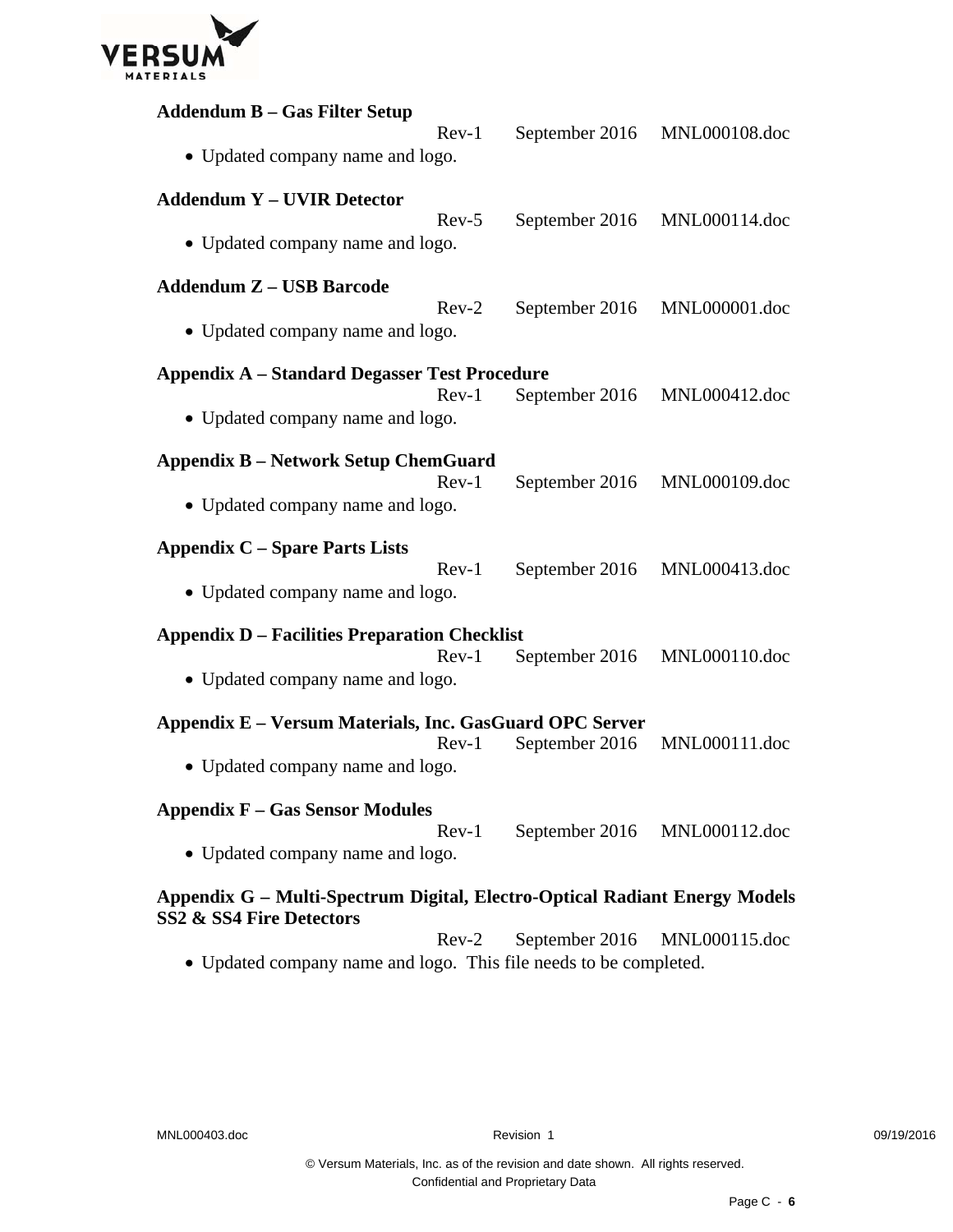

### **TABLE OF CONTENTS**

| Introduction  |                                                                   |            |
|---------------|-------------------------------------------------------------------|------------|
| 1.1           |                                                                   |            |
| 1.2           |                                                                   |            |
| 1.3           |                                                                   |            |
| Chapter 1     | Delivery and Inspection                                           |            |
| 1.1           |                                                                   |            |
| 1.2           |                                                                   |            |
| Chapter 2     | Site Preparation                                                  |            |
| 2.1           |                                                                   |            |
| 2.1.1         |                                                                   |            |
| 2.2           |                                                                   |            |
| 2.2.1         |                                                                   |            |
| 2.2.2         |                                                                   |            |
| 2.2.3         | Process Tool Interface and Life Safety Interconnect  2-5          |            |
| 2.2.4         |                                                                   |            |
| 2.2.5         |                                                                   |            |
| 2.2.6         |                                                                   |            |
| 2.2.7         |                                                                   |            |
| 2.2.8         |                                                                   |            |
| 2.2.9         | Installing the Optional Coaxial Chemical Delivery Lines  2-11     |            |
| 2.2.10        |                                                                   |            |
| 2.2.11        |                                                                   |            |
| 2.3           |                                                                   |            |
| 2.4           |                                                                   |            |
| Chapter 3     | Installation                                                      |            |
| 3.1           |                                                                   |            |
| 3.2           |                                                                   |            |
| 3.2.1         |                                                                   |            |
| 3.2.2         |                                                                   |            |
| 3.3           |                                                                   |            |
| 3.4           |                                                                   |            |
| 3.4.1         |                                                                   |            |
| 3.4.2         |                                                                   |            |
| 3.4.3         |                                                                   |            |
| 3.4.4         | Connecting Degasser Vacuum Pump (Degasser Option)  3-5            |            |
| 3.4.5         |                                                                   |            |
| 3.5           | ChemGuard Gen II I/O Interface with Controller Termination Points |            |
|               |                                                                   |            |
| 3.6           |                                                                   |            |
| 3.7           |                                                                   |            |
| 3.7.1         |                                                                   |            |
| 3.7.2         |                                                                   |            |
| 3.8           |                                                                   |            |
| 3.8.1         |                                                                   |            |
| 3.9           |                                                                   |            |
| 3.10          |                                                                   |            |
| 3.10.1        |                                                                   |            |
| MNL000403.doc | Revision 1                                                        | 09/19/2016 |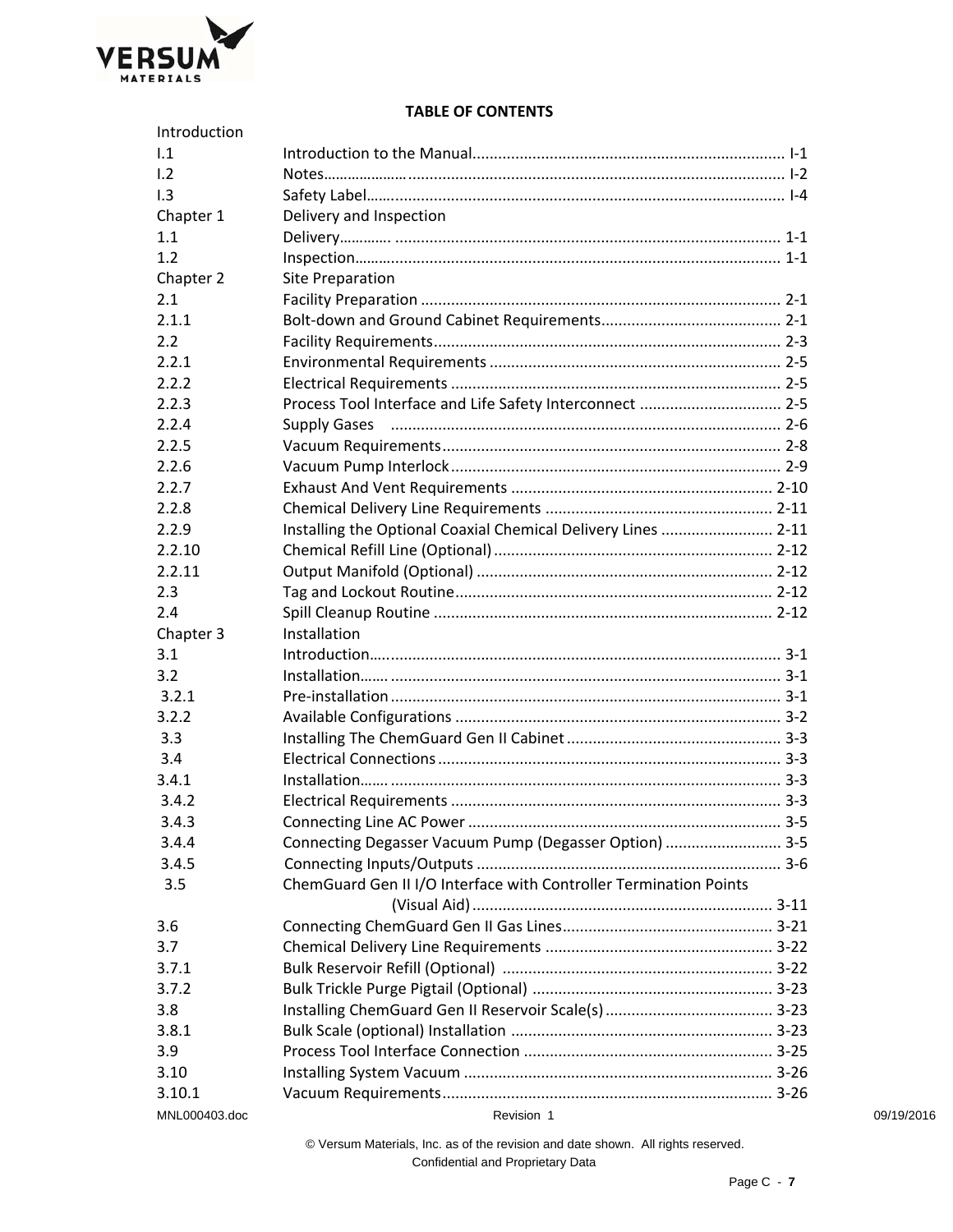

| 3.10.2           | Multiple ChemGuard Gen IIs Connected To A Vacuum Pump 3-26               |      |            |
|------------------|--------------------------------------------------------------------------|------|------------|
| 3.11             |                                                                          |      |            |
| 3.11.1           |                                                                          |      |            |
| 3.11.2           |                                                                          |      |            |
| 3.11.3           | Connecting ChemGuard Gen II to Monitoring System 3-27                    |      |            |
| 3.12             |                                                                          |      |            |
| 3.12.1           |                                                                          |      |            |
| 3.12.2           |                                                                          |      |            |
| 3.13             |                                                                          |      |            |
| 3.13.1           |                                                                          |      |            |
| 3.13.2           | System Test                                                              |      |            |
| 3.13.3           | Valve Setup                                                              |      |            |
| 3.13.4           |                                                                          |      |            |
| 3.13.5           |                                                                          |      |            |
| 3.13.6           |                                                                          |      |            |
| 3.13.7           | Prompt List                                                              |      |            |
| 3.13.8           |                                                                          |      |            |
| 3.13.9           |                                                                          |      |            |
| 3.13.10          | Setpoints                                                                |      |            |
| 3.13.11          |                                                                          |      |            |
| 3.13.12          |                                                                          |      |            |
| 3.13.13          | Alarm Types                                                              |      |            |
| 3.13.14          |                                                                          |      |            |
| 3.13.15          |                                                                          |      |            |
| 3.13.16          |                                                                          |      |            |
| 3.13.17          |                                                                          |      |            |
| 3.13.18          |                                                                          |      |            |
| 3.13.19          |                                                                          |      |            |
| 3.13.20          |                                                                          |      |            |
| 3.13.21          |                                                                          |      |            |
| 3.13.22          |                                                                          |      |            |
| 3.13.23          |                                                                          |      |            |
| 3.13.24          |                                                                          |      |            |
| 3.13.25          |                                                                          | 3-50 |            |
| 3.14             |                                                                          |      |            |
| 3.14.1           |                                                                          |      |            |
| 3.14.2           | Optional refillable Bulk reservoir container, initial installation  3-51 |      |            |
| 3.14.3           | Delivery manifold with optional purge capabilities  3-52                 |      |            |
| 3.14.4           | Performing leak check of the stainless steel plumbing 3-52               |      |            |
| 3.14.5           |                                                                          |      |            |
| 3.14.6           |                                                                          |      |            |
| 3.14.7           |                                                                          |      |            |
| 3.14.8           |                                                                          |      |            |
| 3.14.9           |                                                                          |      |            |
| 3.14.10          |                                                                          |      |            |
| 3.14.11          |                                                                          |      |            |
| 3.14.12          |                                                                          |      |            |
|                  |                                                                          |      |            |
| Chapter 4<br>4.1 | <b>Changing Reservoir Containers</b><br>Safety Notes                     |      |            |
| MNL000403.doc    | Revision 1                                                               |      | 09/19/2016 |
|                  |                                                                          |      |            |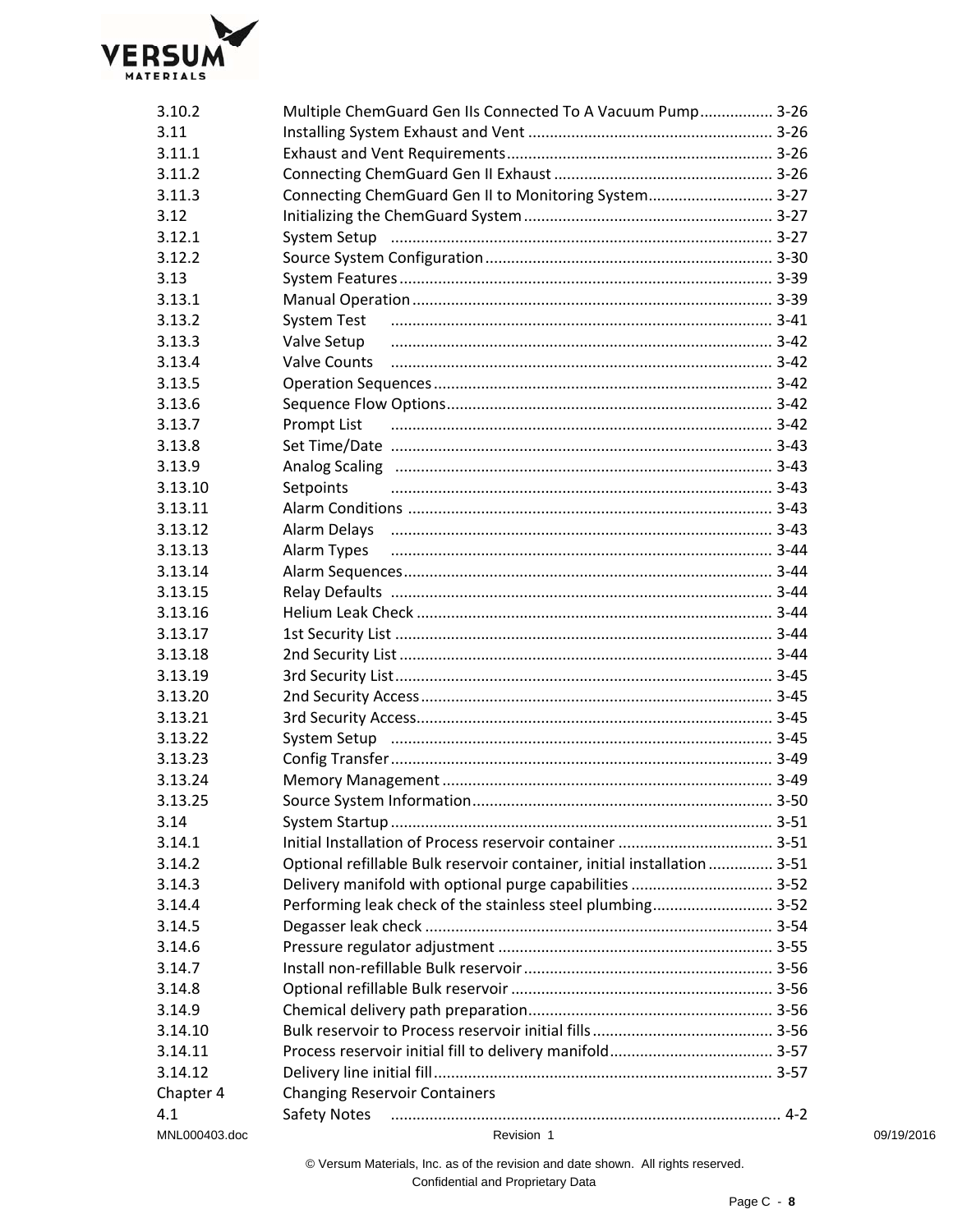

| 4.2           |                                                                 |            |
|---------------|-----------------------------------------------------------------|------------|
| 4.3           |                                                                 |            |
| 4.3.1         |                                                                 |            |
| 4.3.2         |                                                                 |            |
| 4.4           |                                                                 |            |
| 4.4.1         |                                                                 |            |
| 4.4.2         |                                                                 |            |
| Chapter 5     | <b>ChemGuard Features and Components</b>                        |            |
| 5.1           | Overview                                                        |            |
| 5.1.1         |                                                                 |            |
| 5.1.2         |                                                                 |            |
| 5.1.3         |                                                                 |            |
| 5.1.4         |                                                                 |            |
| 5.2           |                                                                 |            |
| 5.2.1         |                                                                 |            |
| 5.3           |                                                                 |            |
| 5.4           |                                                                 |            |
| 5.5           |                                                                 |            |
| 5.6           |                                                                 |            |
| 5.7           |                                                                 |            |
| 5.8           |                                                                 |            |
| 5.9           |                                                                 |            |
| 5.10          | USB Barcode                                                     |            |
| 5.11          |                                                                 |            |
| 5.12          | Only CG400NT; Cabinet Ultraviolet/Infrared (UVIR) Detector 5-12 |            |
| Chapter 6     | <b>System Operation</b>                                         |            |
| 6.1           |                                                                 |            |
| 6.1.1         | Overview                                                        |            |
| 6.1.2         |                                                                 |            |
| 6.1.3         |                                                                 |            |
| 6.1.4         |                                                                 |            |
| 6.1.5         |                                                                 |            |
| 6.2           |                                                                 |            |
| 6.2.1         |                                                                 |            |
| 6.2.2         |                                                                 |            |
| 6.2.3         | Main Menu                                                       |            |
| 6.2.4         |                                                                 |            |
| 6.2.5         |                                                                 |            |
| 6.3           | Alarm Types                                                     |            |
| 6.4           | Ready-Reference Procedures for ChemGuard Operation  6-23        |            |
| Chapter 7     | Maintenance and Calibration Procedure                           |            |
| 7.1           | Introduction                                                    |            |
| 7.2           |                                                                 |            |
| 7.2.1         | Sump Spill (Optical) Sensor Verification (Device Option)  7-2   |            |
| 7.2.2         |                                                                 |            |
| 7.2.3         |                                                                 |            |
| 7.2.4         |                                                                 |            |
| 7.2.5         |                                                                 |            |
| MNL000403.doc | Revision 1                                                      | 09/19/2016 |
|               |                                                                 |            |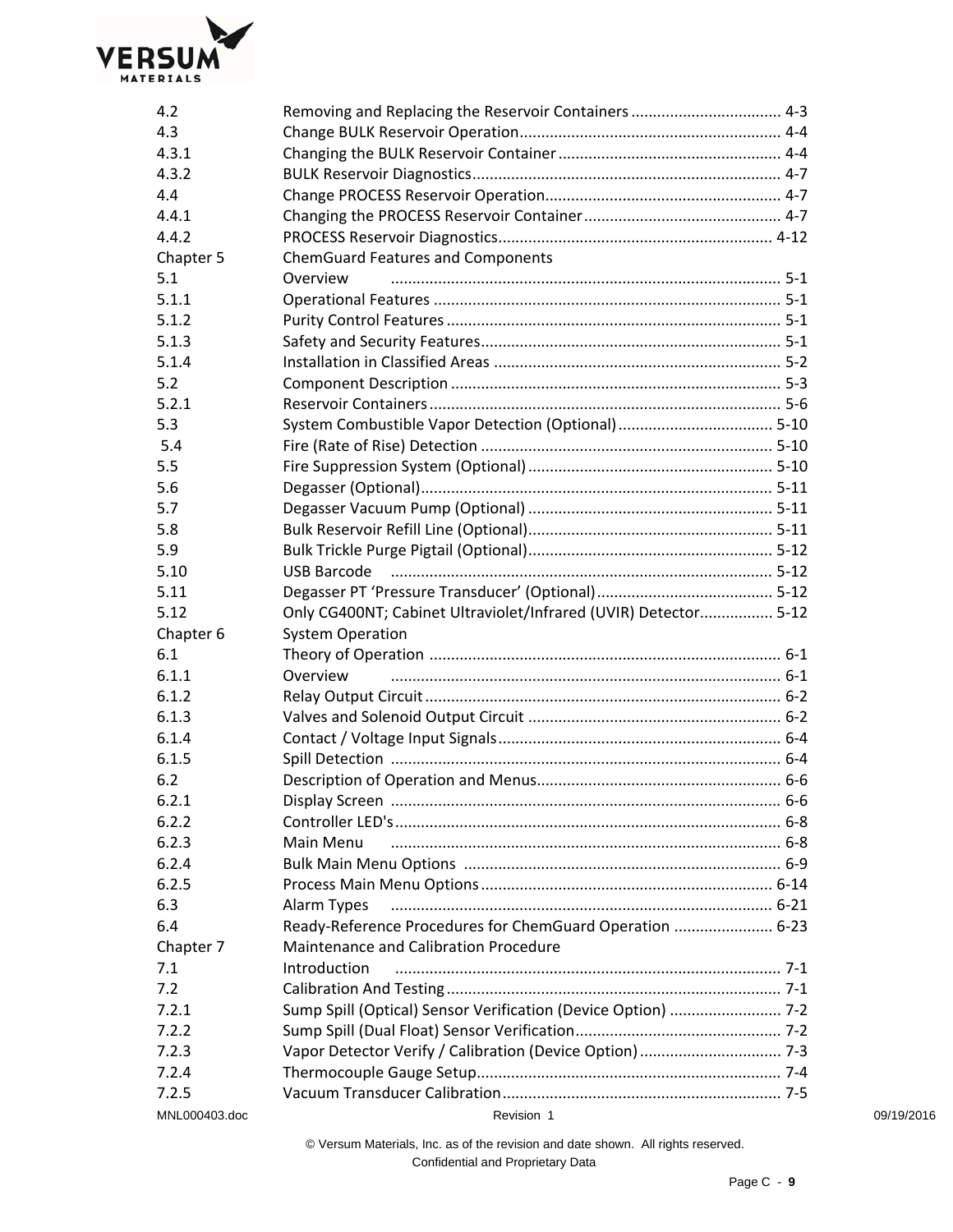

| 7.2.6      |                                                   |  |
|------------|---------------------------------------------------|--|
| 7.2.7      |                                                   |  |
| 7.2.8      | Other Tests                                       |  |
| 7.2.9      |                                                   |  |
| 7.2.10     |                                                   |  |
| 7.3        |                                                   |  |
| 7.3.1      | Overview                                          |  |
| 7.3.2      | Main Power                                        |  |
| Appendix A | Degasser Test Procedures                          |  |
| Appendix B | Network Setup - Gen II ChemGuard                  |  |
| Appendix C | <b>Spare Parts Lists</b>                          |  |
| Appendix D | <b>ChemGuard Facilities Preparation Checklist</b> |  |
| Appendix E | <b>OPC Server Manual</b>                          |  |
| Appendix F | Vapor Sensor Model 2001-00 Manual                 |  |
| Appendix G | Q & A UVIR Detection                              |  |
| Addendum B | Gas Filter Setup                                  |  |
| Addendum Y | <b>UVIR Detector</b>                              |  |

Addendum Z USB Barcode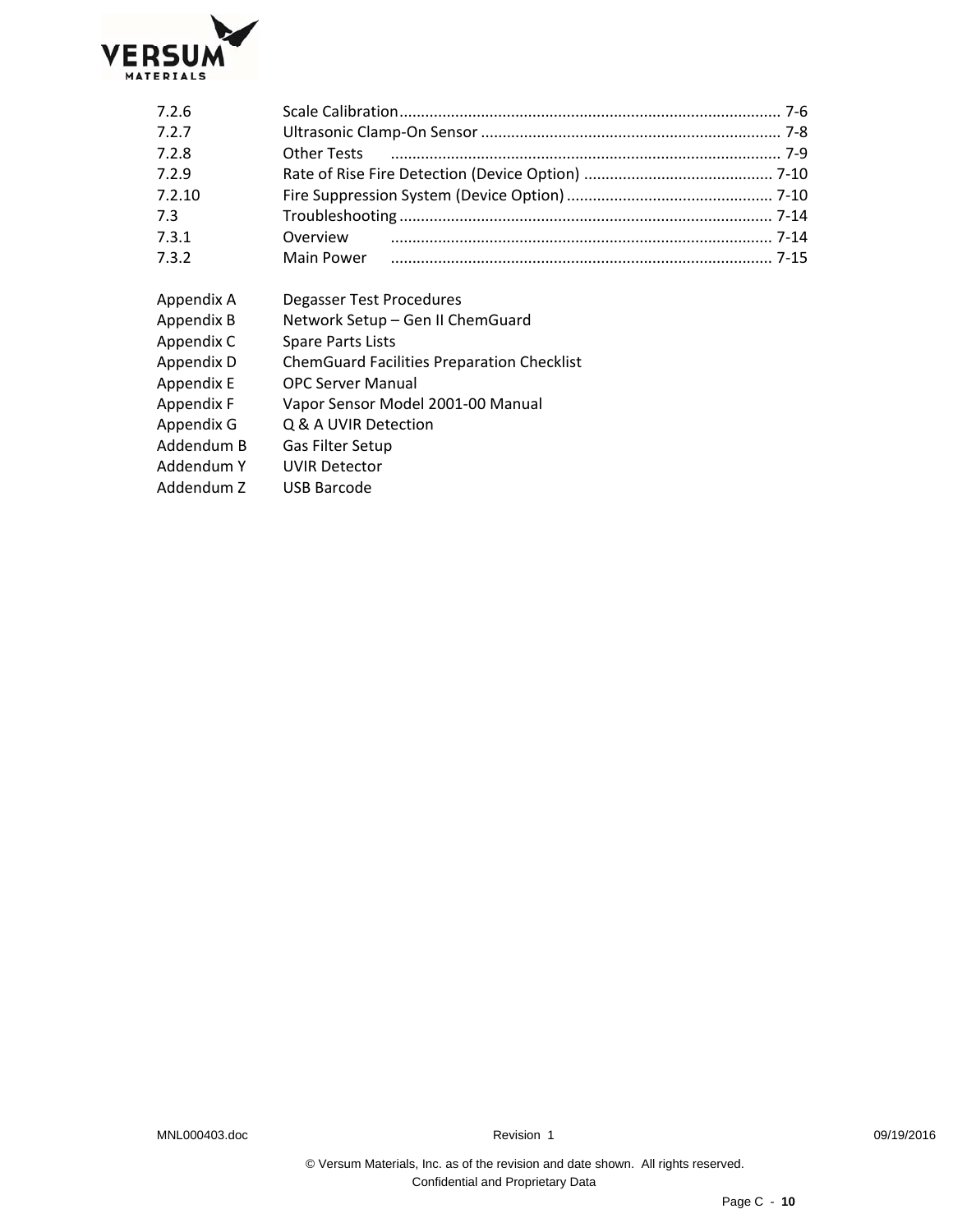

# **LIST OF TABLES**

| Table 2-1 Cabinet Clearances                                           | $2 - 1$  |
|------------------------------------------------------------------------|----------|
| Table 2-2 Environmental Requirements                                   | $2 - 5$  |
| Table 2-3 Electrical Requirements                                      | $2 - 5$  |
| Table 2-4 Digital I/O                                                  | $2 - 5$  |
| Table 2-5 Supply Gases                                                 | $2 - 7$  |
| Table 2-6 Vacuum Requirements                                          | $2 - 9$  |
| Table 2-7 Exhaust and Vacuum Requirements                              | $2 - 10$ |
| Table 2-8 Chemical Delivery Line Requirements                          | $2 - 11$ |
| Table 3-1 Cabinet Connections                                          | $3-6$    |
| Table 3-2 Tool Interface                                               | $3 - 7$  |
| Table 3-3 Tool Interface PLC (Option)                                  | $3 - 10$ |
| Table 3-4 Chemical Delivery Line Requirements                          | $3 - 22$ |
| Table 3-5 Connection Verification Checklists                           | $3-27$   |
| Table 3-6 Controller LED's                                             | $3 - 30$ |
| Table 3-7 Chemical Maximum Fill Values                                 | $3 - 58$ |
| Table 4-1 BULK Reservoir Diagnostics                                   | $4 - 7$  |
| Table 4-2 PROCESS Reservoir Diagnostics                                | $4 - 12$ |
| Table 5-1 ChemGuard Stainless Steel Reservoir Container Specifications | $5 - 8$  |
| Table 5-2 Chemicals Authorized For Use in ChemGuard                    | $5-9$    |
| Table 6-1 Digital Alarms                                               | $6 - 25$ |
| Table 6-2 Analog alarms                                                | $6 - 29$ |
| Table 6-3 Internal Flags                                               | $6 - 34$ |
| Table 6-4 Internal Alarms                                              | $6 - 37$ |
| Table 6-5 Relay Outputs                                                | $6 - 40$ |
| Table 6-6 AP10/ChemGuard Internal Diagnostic Alarm Supplements         | $6 - 41$ |
| Table 7-1 Inspections Schedule                                         | $7 - 1$  |
| Table 7-2 Electrical Troubleshooting Guide                             | $7 - 15$ |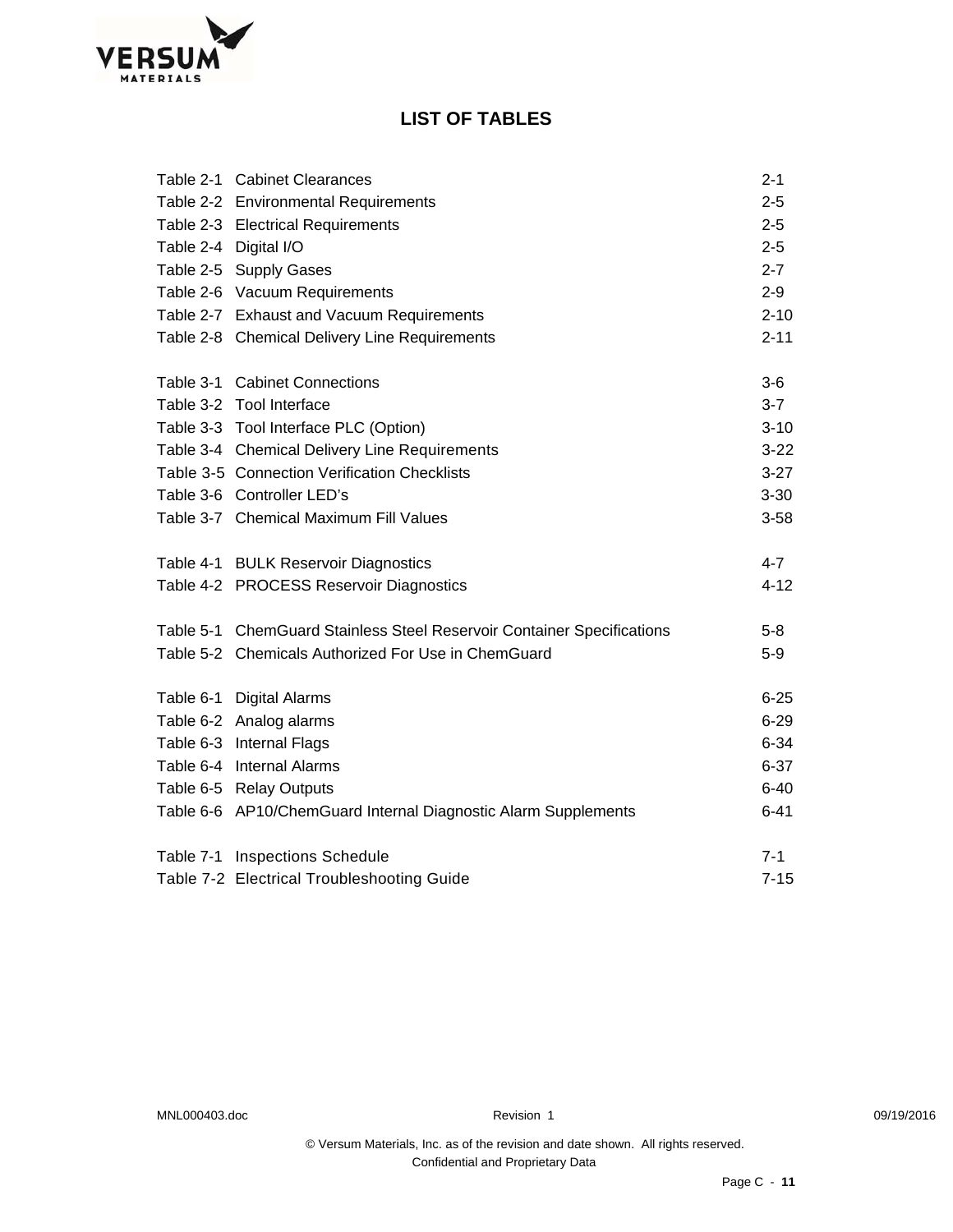

## **Chapter 1 LIST OF FIGURES**

| Figure 2-1 Earthquake Bolt-Down Pattern With Front Door Clearances               | $2 - 2$  |
|----------------------------------------------------------------------------------|----------|
| Figure 2-2 ChemGuard Gen II Cabinet Connections, Top View                        | $2 - 3$  |
| Figure 2-3 ChemGuard Gen II Cabinet Connections, Front View                      | $2 - 4$  |
| Figure 3-1 ChemGuard Gen II BULK Reservoir Scale Installation                    | $3 - 25$ |
| Figure 3-2 ChemGuard Gen II Power Up Screen                                      | $3 - 28$ |
| Figure 3-3 ChemGuard Gen II Controller Main Menu                                 | $3 - 29$ |
| Figure 3-4 Alarm and Controller Status Boxes                                     | $3 - 29$ |
| Figure 3-5 ChemGuard Gen II Plumbing and Valves Schematic                        | $3 - 59$ |
| Figure 5-1 ChemGuard Cabinet External Connections                                | $5-3$    |
| Figure 5-2 ChemGuard Electronic Enclosure                                        | $5-4$    |
| Figure 5-3 Emergency Manual Off (EMO)                                            | $5-5$    |
| Figure 5-4 ChemGuard Gen II Display Screen                                       | $5-6$    |
| Figure 5-5 Typical ChemGuard Stainless Steel Reservoir Container                 | $5-7$    |
| Figure 6-1 Spill Sense Probe                                                     | $6-4$    |
| Figure 6-2 Sump Spill (Dual Float Sensors)                                       | $6-5$    |
| Figure 6-3 ChemGuard GEN II Controller Power Up Screen with Bulk Refill Option   | $6-6$    |
| Figure 6-4 ChemGuard GEN II Controller Power Up Screen with Trickle Purge Option | $6 - 7$  |
| Figure 6-5 Alarm and Controller Status Boxes                                     | $6 - 7$  |
| Figure 7-1 System Interconnect Diagram                                           | $7 - 19$ |